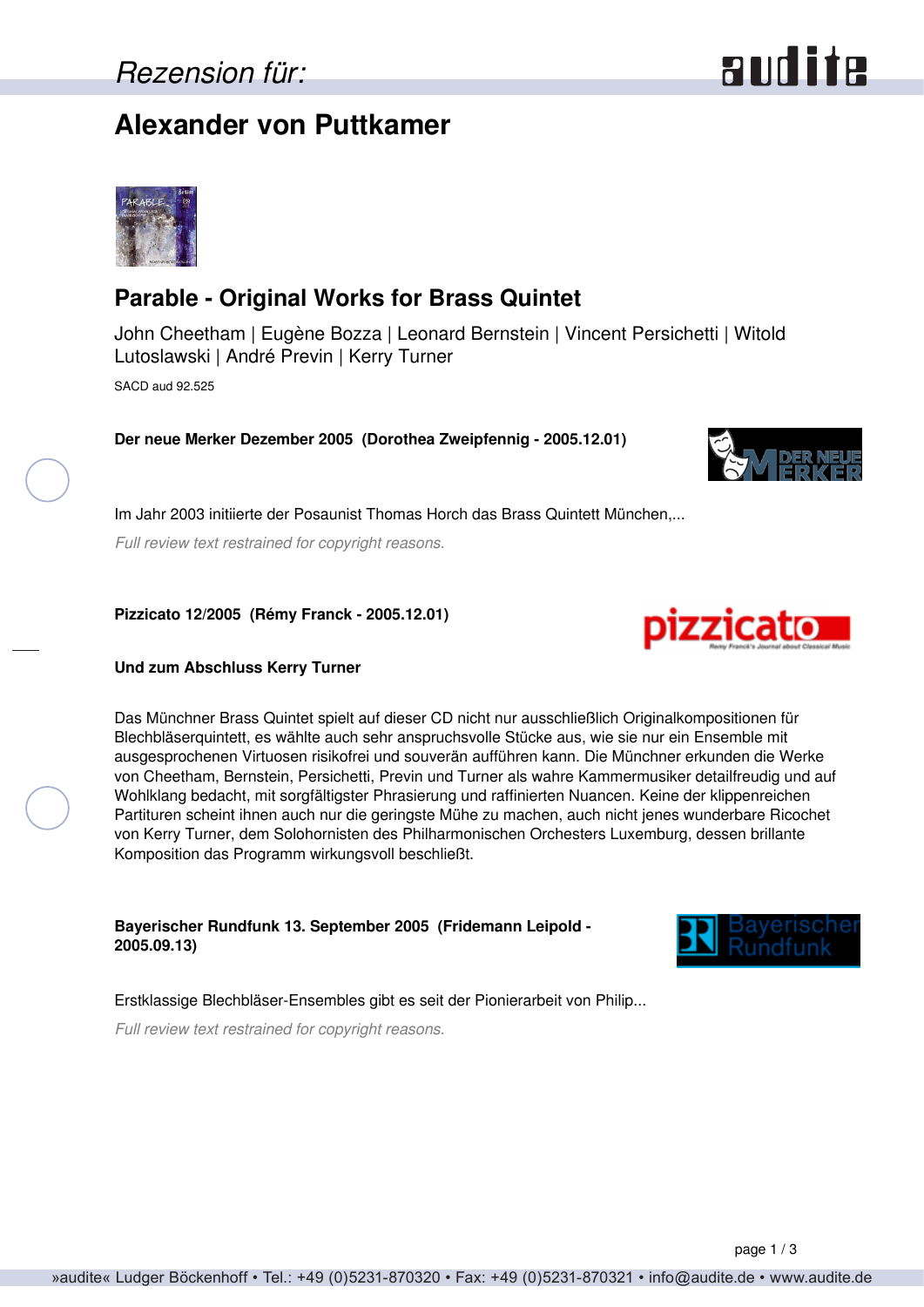

#### **Ensemble - Magazin für Kammermusik 11/12 2005 (Oliver Kersken - 2005.11.01)**

#### **Fabelhaft**

Fabelhaft *Full review text restrained for copyright reasons.*

#### **[American Record Guide](http://www.americanrecordguide.com) May/June 2006 (Kilpatrick - 2006.05.01)**

A very good brass quintet playing a solid program of modern works. I always appreciate it when a group can make complex music sound logical, make difficult parts interact neatly, make tense moments seem calm. Such is the case here, but one key is Munich Brass's conservative tempos. Only rarely is there a sense of daring or propulsion. Tempos tend to settle back and become rather monotonous. Still, you have to admire the beautiful individual and group sound.

I am quite taken by the tuba playing of Alexander von Puttkamer – especially in the Bozza Sonatine, where I heard his lines as never before. The other members are trumpeters Hannes Läubin and Thomas Kiechle, horn player Luiz Garcia, and trombonist Thomas Horch.

**Audiophile Audition August 2006 (John Sunier - 2006.08.15)**

**Exciting playing of original works composed for brass quintet**

Exciting playing of original works composed for brass quintet

*Full review text restrained for copyright reasons.*

#### **Gramophone 2/2006 (Jonathan Freeman-Attwood - 2006.02.01)**

**A luminous disc of brass quintet classics proves a revelation**

The quintet medium has never quite established itself as the solid-state default for composers wishing to write for brass but it's as close as it gets. The majority of works here were inspired by the great American brass tradition and more often than not they are still performed indigenously. So to hear the Munich Brass Quintet (principal players of the Bavarian Radio Symphony Orchestra) revel in the canny, incisive and easy vernacular of Cheetham, Previn and Bernstein is quite a revelation.

In this beautifully luminous surround-sound recording one can also appreciate the meticulous attention to dynamics, voicing and timbral depth which these refined German players bring to the probing discourse of Persichetti's Parable and Kerry Turner's Richochet from 1994. The latter is a delightful Texan frolic, about as far as you can get from a Bavarian musical landscape, but the musicians find compelling solutions and Turner writes brilliantly for brass, irrespective of dialect. An admirable addition for brass aficionados.



**audite** 



AUDIOPHILE AUDITIOI